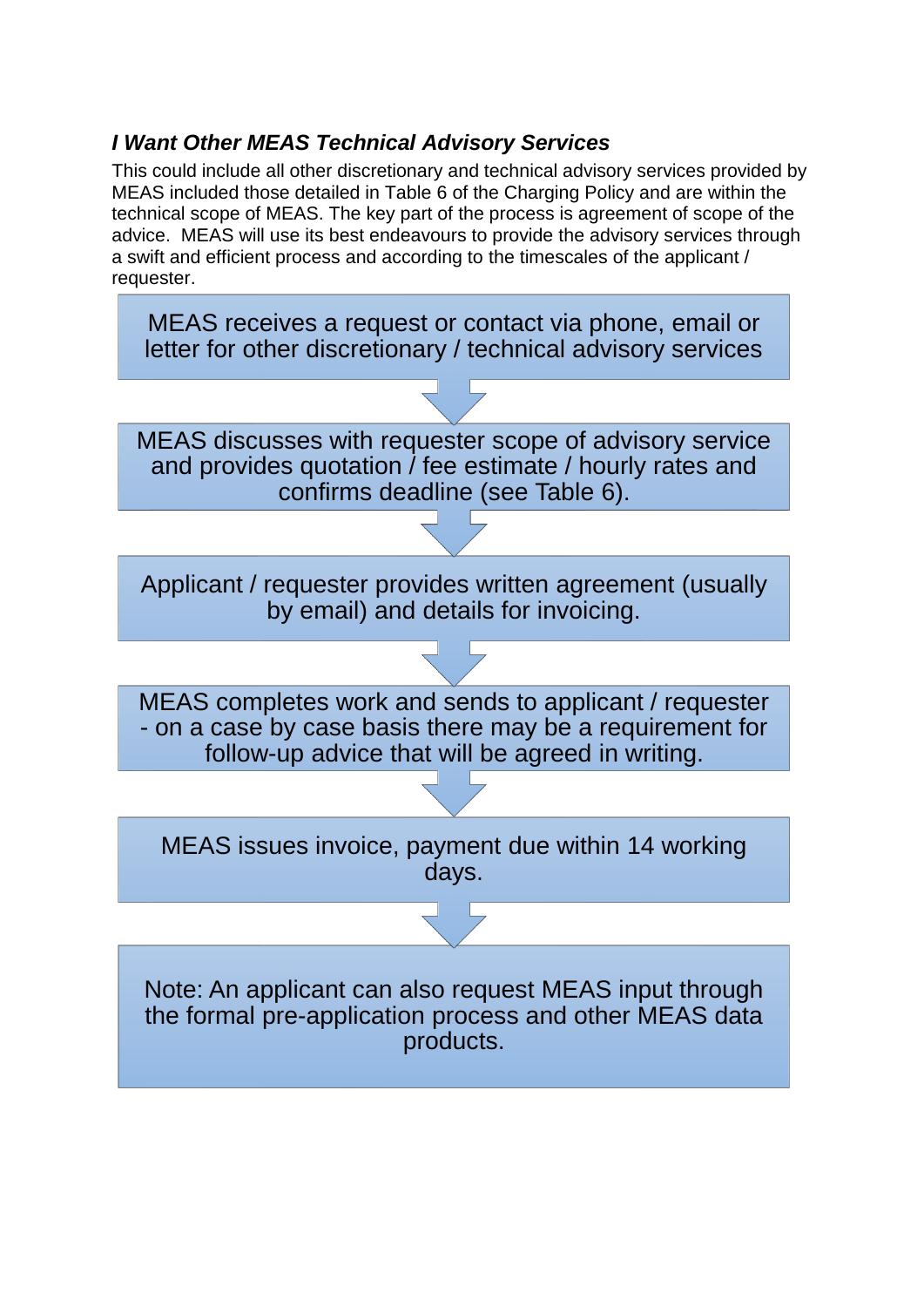## *Table 6 – Other MEAS Technical Advisory Services*

| <b>Other MEAS</b><br><b>Technical</b>                                                                                                                                                                                   | <b>Description</b>                                                                                                                                                                                                                                                                                                                                           | <b>Standard</b><br>of Service                                                                                                                      | <b>Charges</b>                                                                                                                                                                                                                                                                                                            |
|-------------------------------------------------------------------------------------------------------------------------------------------------------------------------------------------------------------------------|--------------------------------------------------------------------------------------------------------------------------------------------------------------------------------------------------------------------------------------------------------------------------------------------------------------------------------------------------------------|----------------------------------------------------------------------------------------------------------------------------------------------------|---------------------------------------------------------------------------------------------------------------------------------------------------------------------------------------------------------------------------------------------------------------------------------------------------------------------------|
| <b>Advisory</b><br><b>Services</b>                                                                                                                                                                                      |                                                                                                                                                                                                                                                                                                                                                              |                                                                                                                                                    |                                                                                                                                                                                                                                                                                                                           |
| Planning<br>Performance<br>Agreements                                                                                                                                                                                   | Agreements for enhanced MEAS<br>service. MEAS is happy to enter into<br>dialogue with requesters who are<br>seeking an enhance level of service<br>e.g. Planning Performance Agreement<br>for major applications on a case by<br>case basis.                                                                                                                 | Normally<br>within 15<br>working days<br>from written<br>acceptance<br>of quotation<br>by requester.<br>30 working<br>days for EIA<br>development. | Chargeable time<br>as per Fee Rate 4,<br>in Table 7,<br>exclusive of VAT.                                                                                                                                                                                                                                                 |
| Core work (e.g.<br>planning<br>applications, local<br>plans, and Part IIA<br>contaminated land)<br>within LCR where<br>allocated annual<br>core service time<br>threshold has been<br>exceeded by a<br>Local Authority. | Charged on basis of agreed scope<br>and time taken to complete work over<br>and above the annual core service<br>time threshold. Invoices evidenced by<br>time recording to 15-minute periods<br>and supported by regular reporting.                                                                                                                         | Levels of<br>service are<br>exactly the<br>same as<br>those<br>specified in<br>core service<br>level legal<br>agreements.                          | Fee Rate 1 for<br><b>Core Authorities</b><br>which hold<br>consequential<br>liabilities via Legal<br>Agreement.<br>Fee Rate 2 for<br>Service Level<br>Agreements.<br>Fee Rate 3, for<br>exceedance above<br>hours-based<br>agreements for<br>LCR and<br>Associate local<br>authorities.<br>All rates shown in<br>Table 7. |
| Discretionary<br><b>Advice Services</b><br>including Pay-by-<br>project work for<br><b>LCR Local Authority</b><br>non-core work.                                                                                        | Scope to be agreed with individual<br>requester but will be dependent on<br>available capacity within MEAS.<br>Written estimate provided - charges<br>on basis of time taken and evidenced<br>by time recording to 15-minute<br>periods. The scope of the work is<br>outside the scope of the core services<br>which are agreed with each Local<br>Authority | Agreed in<br>writing on a<br>case by case<br>basis with<br>the Local<br>Authority<br>service /<br>department<br>requesting<br>the service.         | Chargeable time<br>basis as per Fee<br>Rate 4, in Table 7.                                                                                                                                                                                                                                                                |
| Commissioned work<br>from non-core<br>partners such as<br>LCR LEP, LCR<br>Combined<br>Authority,<br>Merseytravel and<br><b>MRWA</b>                                                                                     | Scope to be agreed with individual<br>requester but will be dependent on<br>available capacity within MEAS.<br>Written estimate provided - charges<br>on basis of time taken and evidenced<br>by time recording to 15-minute<br>periods.                                                                                                                     | Agreed in<br>writing on a<br>case by case<br>basis.                                                                                                | Chargeable time<br>basis as per Fee<br>Rate 3, in Table 7.                                                                                                                                                                                                                                                                |
| Commissioned work<br>from Local<br>Authorities or other<br>public bodies<br>outside of the LCR                                                                                                                          | Scope to be agreed with individual<br>requester but will be dependent on<br>available capacity within MEAS.<br>Written estimate provided - charges<br>on basis of time taken and evidenced<br>by time recording to 15-minute<br>periods.                                                                                                                     | Agreed in<br>writing on a<br>case by case<br>basis.                                                                                                | Chargeable time<br>basis as per Fee<br>Rate 4, in Table 7.                                                                                                                                                                                                                                                                |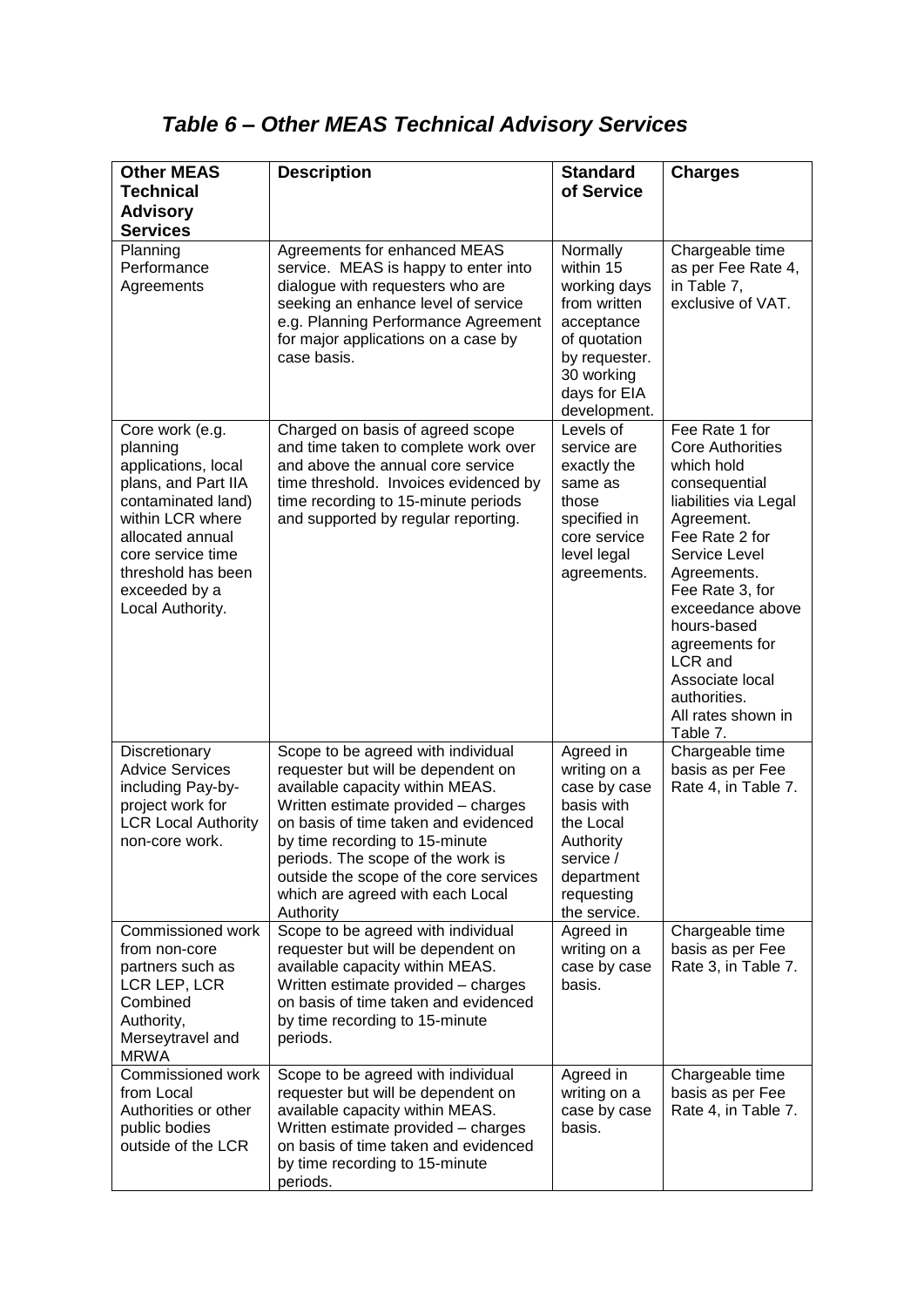| <b>Other MEAS</b><br><b>Technical</b><br><b>Advisory</b><br><b>Services</b> | <b>Description</b>                                                                                                                                                                                                                                                           | <b>Standard</b><br>of Service                                                                                | <b>Charges</b>                                                                                |
|-----------------------------------------------------------------------------|------------------------------------------------------------------------------------------------------------------------------------------------------------------------------------------------------------------------------------------------------------------------------|--------------------------------------------------------------------------------------------------------------|-----------------------------------------------------------------------------------------------|
| Site visits                                                                 | Not normally undertaken.<br>Scope to be agreed with individual<br>requester but will be dependent on<br>available capacity within MEAS.<br>Written estimate provided - charges<br>on basis of actual time taken and<br>evidenced by time recording to 15-<br>minute periods. | Agreed in<br>writing on a<br>case by case<br>$basis - may$<br>be<br>seasonally<br>and weather<br>determined. | Chargeable time<br>basis as per Fee<br>Rate 3, in Table 7<br>and for MHER in<br>Appendix 2.2. |

1. MEAS comprises a team of environmental technical specialists covering a wide range of [expertise.](http://www.meas.org.uk/1072) Daily (7.2 hours) and hourly fee rates for MEAS advice in 2021/22 are set out in Table 7 below. These rates apply to our discretionary advice services, pre-application advice services and other technical services as set out in this policy document. The Fee Rates are effective from 01 April 2021, reviewed annually.

## *Table 7 – MEAS Charges effective from 01 April 2021*

| Staff Level - refer to Note 1                                                             | Fee Rate 1<br><b>Hourly</b>               | Fee Rate 1<br>Daily - refer<br>to Note 2         | Fee Rate 2<br><b>Hourly</b>               | Fee Rate 2<br>Daily - refer<br>to Note 2         |
|-------------------------------------------------------------------------------------------|-------------------------------------------|--------------------------------------------------|-------------------------------------------|--------------------------------------------------|
| <b>Support Staff</b>                                                                      | £24.79                                    | £178.48                                          | £27.27                                    | £196.33                                          |
| <b>Technical Officer</b>                                                                  | £28.77                                    | £207.17                                          | £31.65                                    | £227.89                                          |
| Senior e.g. Ecologist, HER,<br><b>Contamination land officer</b>                          | £32.86                                    | £236.63                                          | £36.15                                    | £260.29                                          |
| Principal e.g. Principal<br><b>Ecologist, Principal CL</b><br><b>Officer, MBB Manager</b> | £37.83                                    | £272.41                                          | £41.62                                    | £299.65                                          |
| <b>Team Leader</b>                                                                        | £43.65                                    | £314.25                                          | £48.01                                    | £345.67                                          |
| <b>Development Management</b><br>Lead, Policy Lead                                        | £45.57                                    | £328.13                                          | £50.13                                    | £360.94                                          |
| <b>Director / Head of Service</b>                                                         | £68.13                                    | £490.52                                          | £74.94                                    | £539.57                                          |
| Average                                                                                   | £36.61                                    |                                                  | £46.47                                    |                                                  |
| <b>Staff Level</b>                                                                        | Fee Rate 3<br>Hourly - refer<br>to Note 3 | Fee Rate 3<br>Daily - refer<br>to Notes 2 &<br>3 | Fee Rate 4<br>Hourly - refer<br>to Note 3 | Fee Rate 4<br>Daily - refer<br>to Notes 2 &<br>3 |
| <b>Support Staff</b>                                                                      | £29.75                                    | £214.18                                          | £32.23                                    | £232.03                                          |
| <b>Technical Officer</b>                                                                  | £34.53                                    | £248.61                                          | £37.41                                    | £269.33                                          |
| Senior e.g. Ecologist, HER,<br><b>Contamination land officer</b>                          | £39.44                                    | £283.95                                          | £42.72                                    | £307.62                                          |
| Principal e.g. Principal<br><b>Ecologist, Principal CL</b><br><b>Officer, MBB Manager</b> | £45.40                                    | £326.89                                          | £49.18                                    | £354.13                                          |
| <b>Team Leader</b>                                                                        | £52.37                                    | £377.09                                          | £56.74                                    | £408.52                                          |
| <b>Development Management</b><br>Lead, Policy Lead                                        | £54.69                                    | £393.75                                          | £59.25                                    | £426.57                                          |
| <b>Director / Head of Service</b>                                                         | £81.75                                    | £588.63                                          | £88.57                                    | £637.68                                          |
| Average                                                                                   | £43.93                                    | refer to Note<br>4                               | £47.59                                    |                                                  |
| <b>Notes</b>                                                                              |                                           |                                                  |                                           |                                                  |